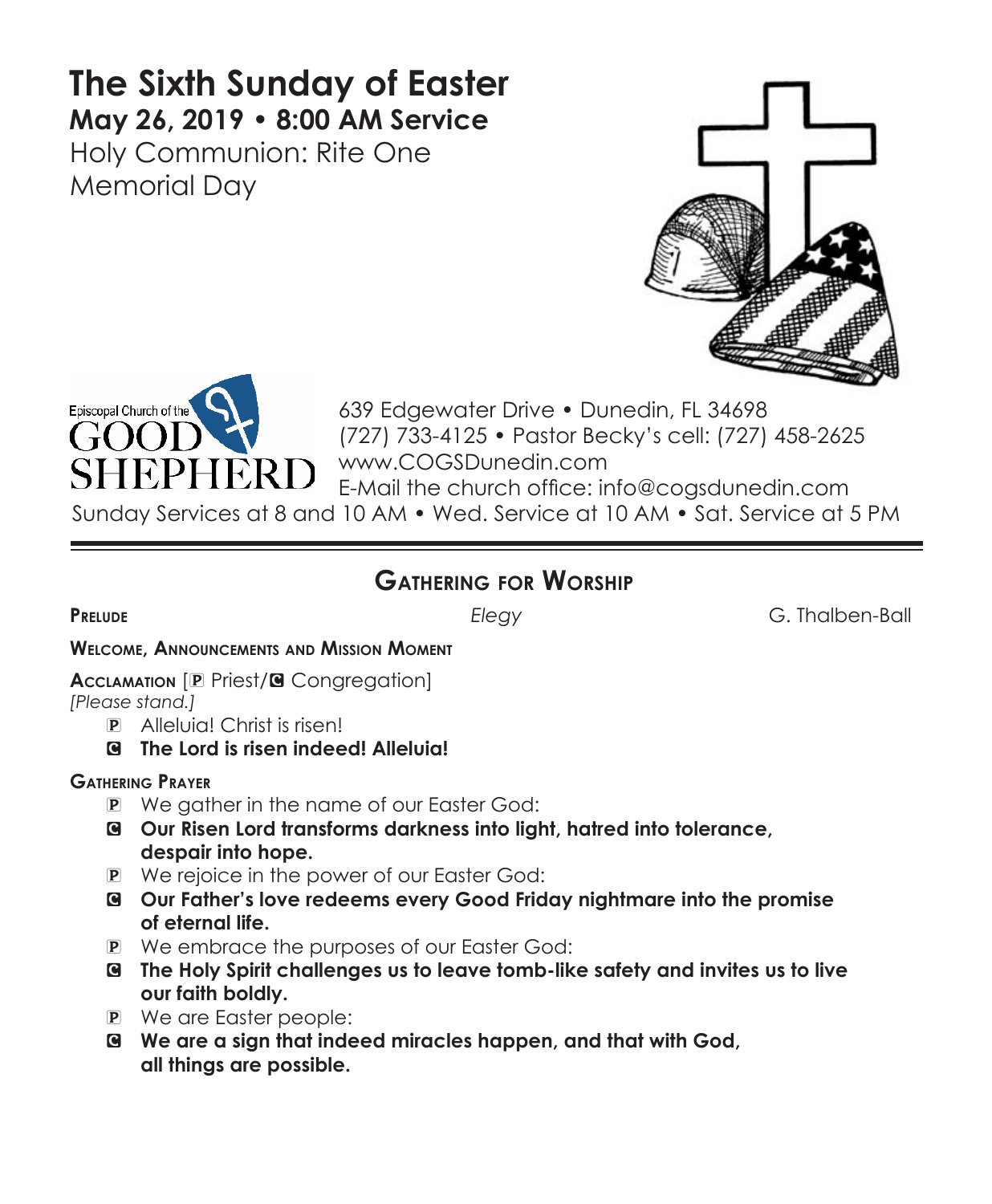#### **Gloria**

C **Glory be to God on high, and on earth peace, good will towards all. We praise thee, we bless thee, we worship thee, we glorify thee, we give thanks to thee for thy great glory, O Lord God, heavenly King, God the Father Almighty. O Lord, the only-begotten Son, Jesus Christ; O Lord God, Lamb of God, Son of the Father, that takest away the sins of the world, have mercy upon us. Thou that takest away the sins of the world, receive our prayer. Thou that sittest at the right hand of God the Father, have mercy upon us.**

 **For thou only art holy; thou only art the Lord; thou only, O Christ, with the Holy Ghost, art most high in the glory of God the Father. Amen.**

#### **Collect of the Day**

- P The Lord be with you.
- C **And with thy Spirit.**
- P Let us pray… Bountiful God, you gather your people into your realm, and you promise us food from your tree of life. Nourish us with your word, that empowered by your Spirit we may love one another and the world you have made, through Jesus Christ, our Savior and Lord, who lives and reigns with you and the Holy Spirit, one God, now and forever.
- C **Amen.**

## **WORD OF GOD**

**The Readings:** Ezekiel 40:2; 47:6–9,12 • Psalm 67 • Acts 16:9–15 • John 5:1–9

### *[Please be seated.]*

The First Reading

L *The First Reading is taken from Ezekiel, chapter 40…*

 In God's visions, he brought me to the land of Israel and set me down on a very high mountain, where there was a city structure to the south.

 He said to me, "Human one, do you see?" Then he led me back to the edge of the river. When I went back, I saw very many trees on both banks of the river. He said to me, "These waters go out to the eastern region, flow down the steep slopes, and go into the Dead Sea. When the flowing waters enter the sea, its water becomes fresh. Wherever the river flows, every living thing that moves will thrive. There will be great schools of fish, because when these waters enter the sea, it will be fresh. Wherever the river flows, everything will live.

 But on both banks of the river will grow up all kinds of fruit-bearing trees. Their leaves won't wither, and their fruitfulness won't wane. They will produce fruit in every month, because their water comes from the sanctuary. Their fruit will be for eating, their leaves for healing."

- L The Word of the Lord.
- C **Thanks be to God.**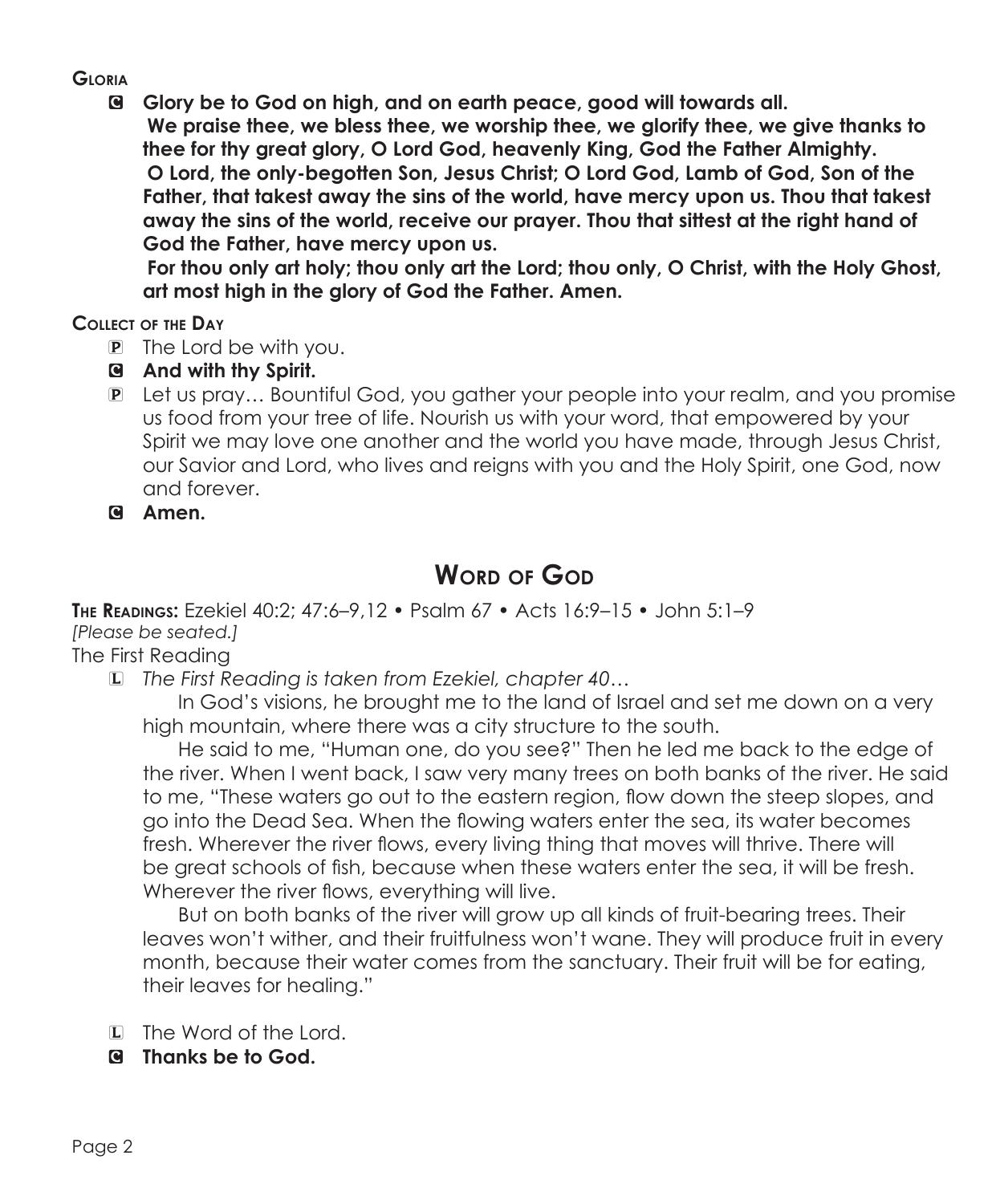The Psalm: [*read responsively*, **L** Lector/**G** congregation]

- L *We will read responsively Psalm 67…*
- L May God be merciful to us and bless us, show us the light of his countenance and come to us.
- C **Let your ways be known upon earth, your saving health among all nations.**
- L Let the peoples praise you, O God; let all the peoples praise you.
- C **Let the nations be glad and sing for joy, for you judge the peoples with equity and guide all the nations upon earth.**
- L Let the peoples praise you, O God; let all the peoples praise you.
- C **The earth has brought forth her increase; may God, our own God, give us his blessing.**
- L May God give us his blessing, and may all the ends of the earth stand in awe of him.

#### The Second Reading:

L *The Second Reading is taken from Acts, chapter 16…*

 A vision of a man from Macedonia came to Paul during the night. He stood urging Paul, "Come over to Macedonia and help us!" Immediately after he saw the vision, we prepared to leave for the province of Macedonia, concluding that God had called us to proclaim the good news to them.

 We sailed from Troas straight for Samothrace and came to Neapolis the following day. From there we went to Philippi, a city of Macedonia's first district and a Roman colony. We stayed in that city several days. On the Sabbath we went outside the city gate to the riverbank, where we thought there might be a place for prayer. We sat down and began to talk with the women who had gathered. One of those women was Lydia, a Gentile God-worshipper from the city of Thyatira, a dealer in purple cloth. As she listened, the Lord enabled her to embrace Paul's message. Once she and her household were baptized, she urged, "Now that you have decided that I am a believer in the Lord, come and stay in my house." And she persuaded us.

- L The Word of the Lord.
- C **Thanks be to God.**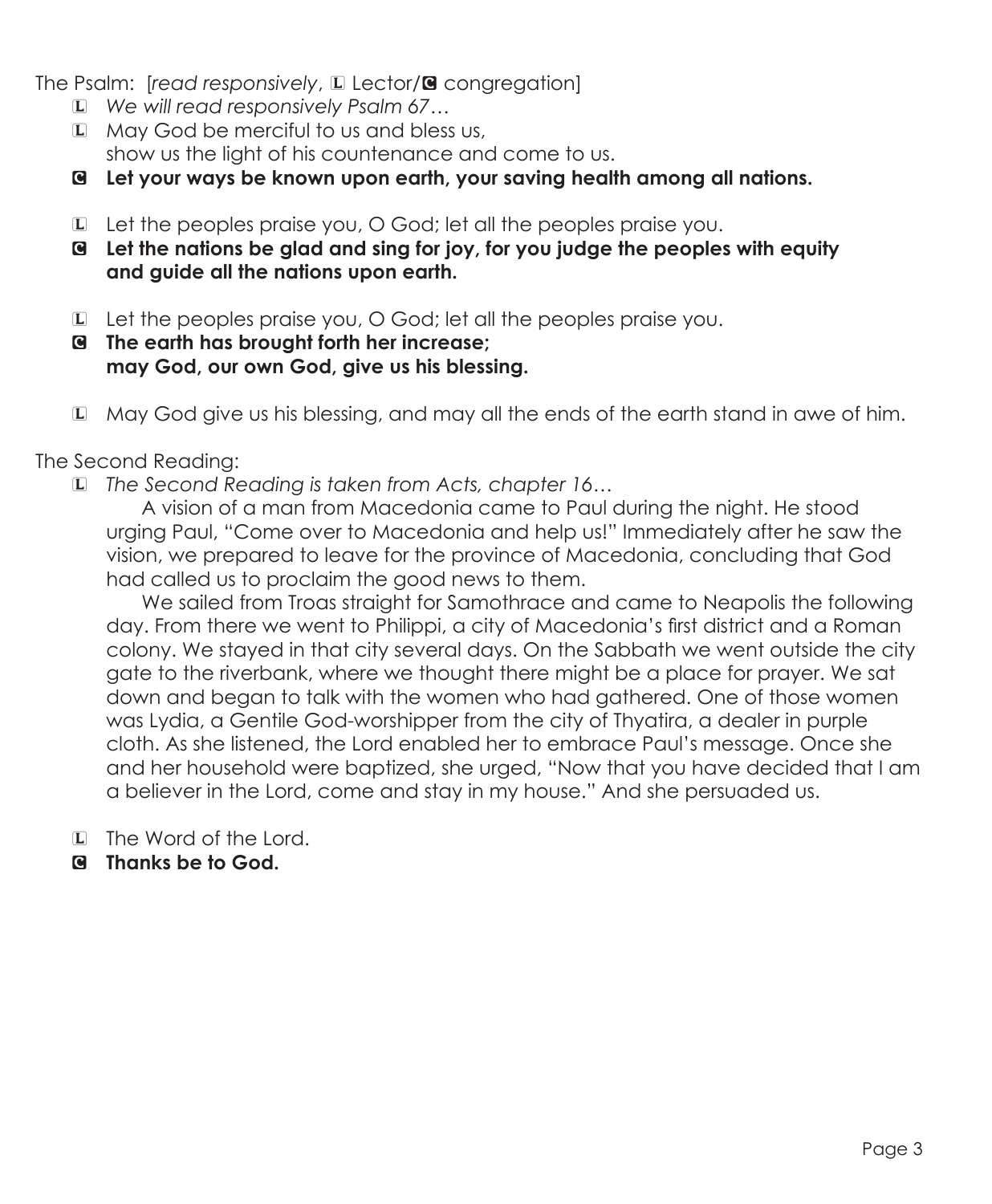The Gospel:

*[Please stand.]*

- D The Holy Gospel of our Lord Jesus Christ according to John.
- C **Glory be to thee, O Lord.**
- D After this there was a Jewish festival, and Jesus went up to Jerusalem. In Jerusalem near the Sheep Gate in the north city wall is a pool with the Aramaic name Bethsaida. It had five covered porches, and a crowd of people who were sick, blind, lame, and paralyzed sat there. A certain man was there who had been sick for thirty-eight years. When Jesus saw him lying there, knowing that he had already been there a long time, he asked him, "Do you want to get well?"

 The sick man answered him, "Sir, I don't have anyone who can put me in the water when it is stirred up. When I'm trying to get to it, someone else has gotten in ahead of me."

 Jesus said to him, "Get up! Pick up your mat and walk." Immediately the man was well, and he picked up his mat and walked. Now that day was the Sabbath.

D The Gospel of the Lord.

C **Praise be to thee, O Christ.**

**SERMON Cindy Roehl** 

#### **Nicene Creed**

*[Please stand.]*

*[Please be seated.]*

C **We believe in one God, the Father, the Almighty, maker of heaven and earth, of all that is, seen and unseen.** 

 **We believe in one Lord, Jesus Christ, the only Son of God, eternally begotten of the Father, God from God, Light from Light, true God from true God, begotten, not made, of one Being with the Father. Through him all things were made. For us and for our salvation he came down from heaven: by the power of the Holy Spirit he became incarnate from the Virgin Mary, and was made man. For our sake he was crucified under Pontius Pilate; he suffered death and was buried. On the third day he rose again in accordance with the Scriptures; he ascended into heaven and is seated at the right hand of the Father. He will come again in glory to judge the living and the dead, and his kingdom will have no end.**

 **We believe in the Holy Spirit, the Lord, the giver of life, who proceeds from the Father and the Son. With the Father and the Son he is worshiped and glorified. He has spoken through the Prophets. We believe in one holy catholic and apostolic Church. We acknowledge one baptism for the forgiveness of sins. We look for the resurrection of the dead, and the life of the world to come. Amen.**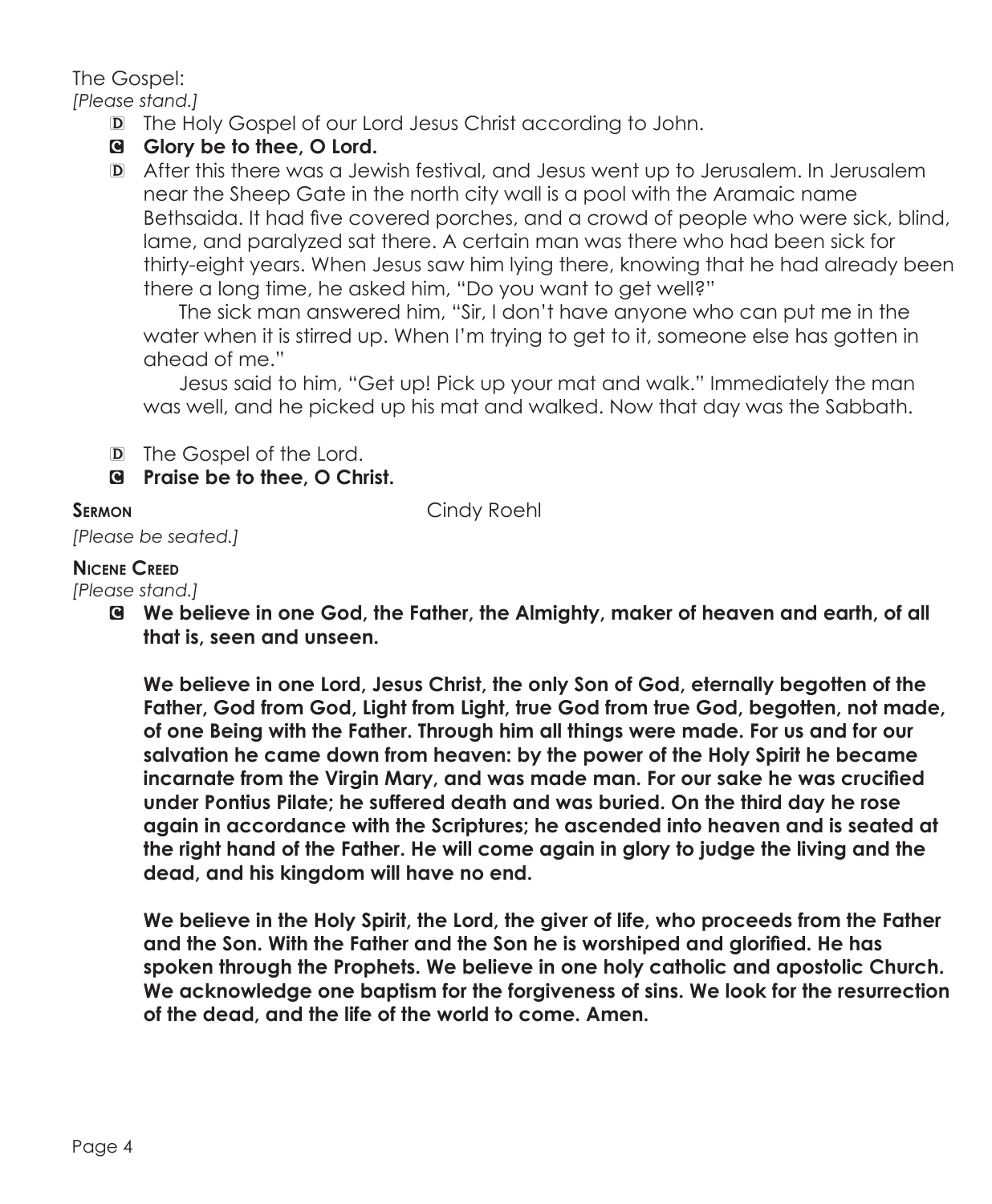#### **Prayers of the People**

*[Sit, stand, or kneel, as you prefer.]*

- D Let us pray for the whole state of Christ's Church and the world.
- L Almighty and everliving God, who in thy holy Word hast taught us to make prayers, and supplications, and to give thanks for all humanity: Receive these our prayers which we offer unto thy divine Majesty, beseeching thee to inspire continually the Universal Church with the spirit of truth, unity, and concord; and grant that all those who do confess thy holy Name may agree in the truth of thy holy Word, and live in unity and godly love. Risen Lord,

#### C **hear our prayer.**

L Give grace, O heavenly Father, to all bishops, especially to Michael, our Presiding Bishop; Dabney, our Bishop; Barry and Michael, our Assisting Bishops; Becky, our Rector; Cindy, our Deacon; Ann, our Priest Associate; to our companion diocese of the Dominican Republic; to these Episcopal Churches in our Diocese: St. Bede's, St. Petersburg; St. George's, Bradenton; and Church of the Holy Spirit, Osprey; to the Clearwater Deanery Collaboration Partners; and to all priests, deacons, and the laity in their ministry; that they may, both by their life and doctrine, set forth thy true and lively Word, and rightly and duly administer thy holy Sacraments. Risen Lord,

#### C **hear our prayer.**

L And to all thy people give thy heavenly grace, and especially to this congregation here present; that, with meek heart and due reverence, they may hear and receive thy holy Word, truly serving thee in holiness and righteousness all the days of their life. Risen Lord,

#### C **hear our prayer.**

L We beseech thee also so to rule the hearts of those who bear the authority of government in this and every land, especially President Trump, that they may be led to wise decisions and right actions for the welfare and peace of the world. We pray that all God's children, especially those in the Middle East, might live in the hope of the world peace for which we are created. Risen Lord,

### C **hear our prayer.**

- L And we most humbly beseech thee, of thy goodness, O Lord, to comfort and succor [*Add handwritten names from notebook*] and all those who, in this transitory life, are in trouble, sorrow, need, sickness, or any other adversity, especially those listed in the weekly news who have asked for our prayers. I now invite you to pray for others by name, aloud or in your hearts. [*Leave time…*] We pray in faith. Risen Lord,
- C **hear our prayer.**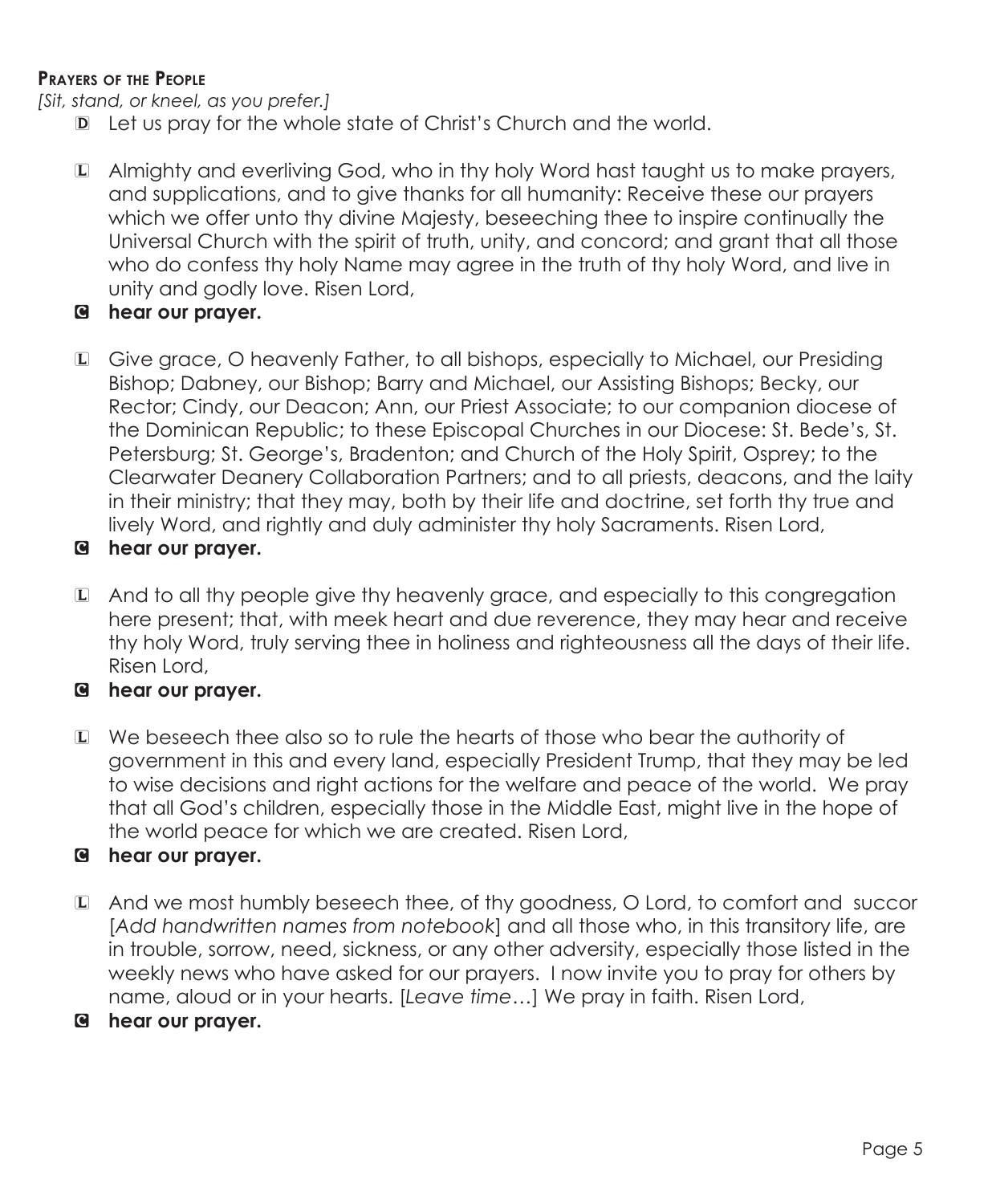- L Open, O Lord, the eyes of all people to behold thy gracious hand in all thy works, that, rejoicing in thy whole creation, they may honor thee with their substance, and be faithful stewards of thy bounty. We give thanks for the flowers given today by Becky and Gus Robbins-Penniman in thanksgiving for their 43rd wedding anniversary and for all the blessings of this life, [*especially… read from notebook*]. Risen Lord,
- C **hear our prayer.**
- L And we also bless thy holy Name for all thy servants departed this life in thy faith and fear, [*especially… add names from notebook*]. Please add names of those on your heart, silently or aloud. [*Leave time…*] We beseech thee to grant them continual growth in thy love and service; and to grant us grace so to follow the good examples of all thy saints, that with them we may be partakers of thy heavenly kingdom. Risen Lord,
- C **hear our prayer.**
- L Grant these our prayers, O Father, for Jesus Christ's sake, our only Mediator and Advocate.

C **Amen.**

#### **Prayers and Blessings**

#### **The Peace**

*[Please stand.]*

- P The peace of the Lord be always with you.
- C **And with thy spirit.**

# **The Holy Communion**

### **Offertory Sentence**

D Thine, O Lord, is the greatness, and the power, and the glory, and the victory, and the majesty. For all that is in the heaven and in the earth is thine. Thine is the kingdom, O Lord, and thou art exalted as head above all. Bring your tithes, gifts and offerings with a gladsome heart.

### **Offertory**

#### **Presentation of the Offerings**

*[Please stand when the offerings of bread, wine, and money are presented by the Deacon.]*

- D As we receive these gifts, we acknowledge:
- C **All things come from thee, O Lord and of thine own have we given thee.**

**The Great Thanksgiving:** Eucharistic Prayer II

- P The Lord be with you.
- C **And with thy spirit.**
- P Lift up your hearts.
- C **We lift them up unto the Lord.**
- P Let us give thanks unto our Lord God.
- C **It is meet and right so to do.**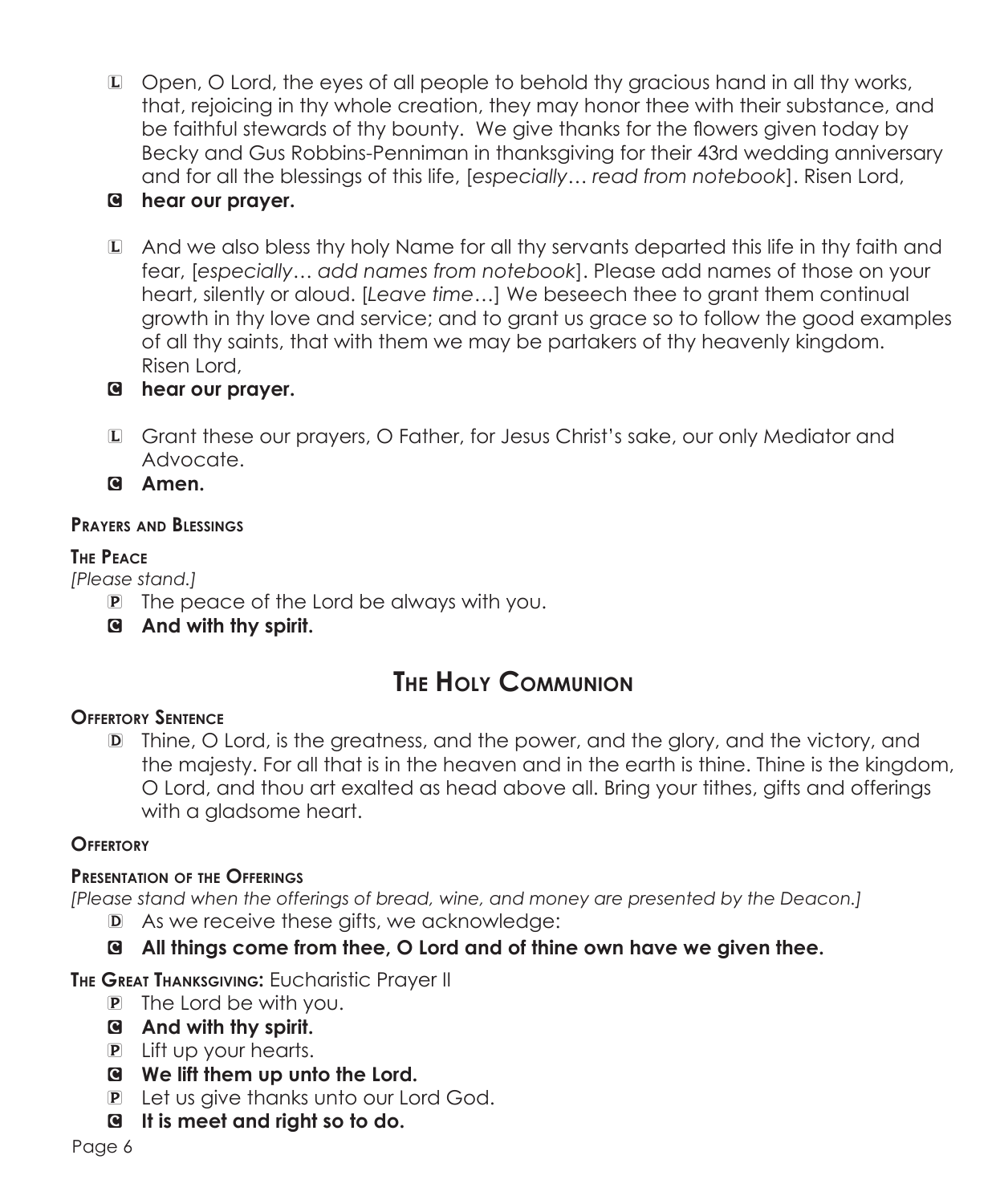- P It is very meet, right, and our bounden duty, that we should at all times, and in all places, give thanks unto thee, O Lord, holy Father, almighty, everlasting God, for the glorious resurrection of our Savior Jesus Christ, the true Paschal Lamb who gave himself to take away our sin, who in dying has destroyed death, and in rising has brought us to eternal life. Therefore with Angels and Archangels, and with all the company of heaven, we laud and magnify thy glorious Name; evermore praising thee, and saying,
- C **Holy, holy, holy, Lord God of Hosts: Heaven and earth are full of thy glory. Glory be to thee, O Lord Most High. Blessed is he that cometh in the name of the Lord. Hosanna in the highest.**

#### *[Please kneel or stand, as you choose.]*

P All glory be to thee, O Lord our God, for that thou didst create heaven and earth, and didst make us in thine own image; and, of thy tender mercy, didst give thine only Son Jesus Christ to take our nature upon him, and to suffer death upon the cross for our redemption. He made there a full and perfect sacrifice for the whole world; and did institute, and in his holy Gospel command us to continue, a perpetual memory of that his precious death and sacrifice, until his coming again.

For in the night in which he was betrayed, he took bread; and when he had given thanks to thee, he broke it, and gave it to his disciples, saying, "Take, eat, this is my Body, which is given for you. Do this in remembrance of me."

 Likewise, after supper, he took the cup; and when he had given thanks, he gave it to them, saying, "Drink this, all of you; for this is my Blood of the New Covenant, which is shed for you, and for many, for the remission of sins. Do this, as oft as ye shall drink it, in remembrance of me."

Wherefore, O Lord and heavenly Father, we thy people do celebrate and make, with these thy holy gifts which we now offer unto thee, the memorial thy Son hath commanded us to make; having in remembrance his blessed passion and precious death, his mighty resurrection and glorious ascension; and looking for his coming again with power and great glory. And we most humbly beseech thee, O merciful Father, to hear us, and, with thy Word and Holy Spirit, to bless and sanctify these gifts of bread and wine, that they may be unto us the Body and Blood of thy dearlybeloved Son Jesus Christ.

- C **And we earnestly desire thy fatherly goodness to accept this our sacrifice of praise and thanksgiving, whereby we offer and present unto thee, O Lord, our selves, our souls and bodies. Grant, we beseech thee, that all who partake of this Holy Communion may worthily receive the most precious Body and Blood of thy Son Jesus Christ, and be filled with thy grace and heavenly benediction; and also that we and all thy whole Church may be made one body with him, that he may dwell in us, and we in him; through the same Jesus Christ our Lord;**
- P By whom, and with whom, and in whom, in the unity of the Holy Ghost all honor and glory be unto thee, O Father Almighty, world without end.
- **G AMEN.**